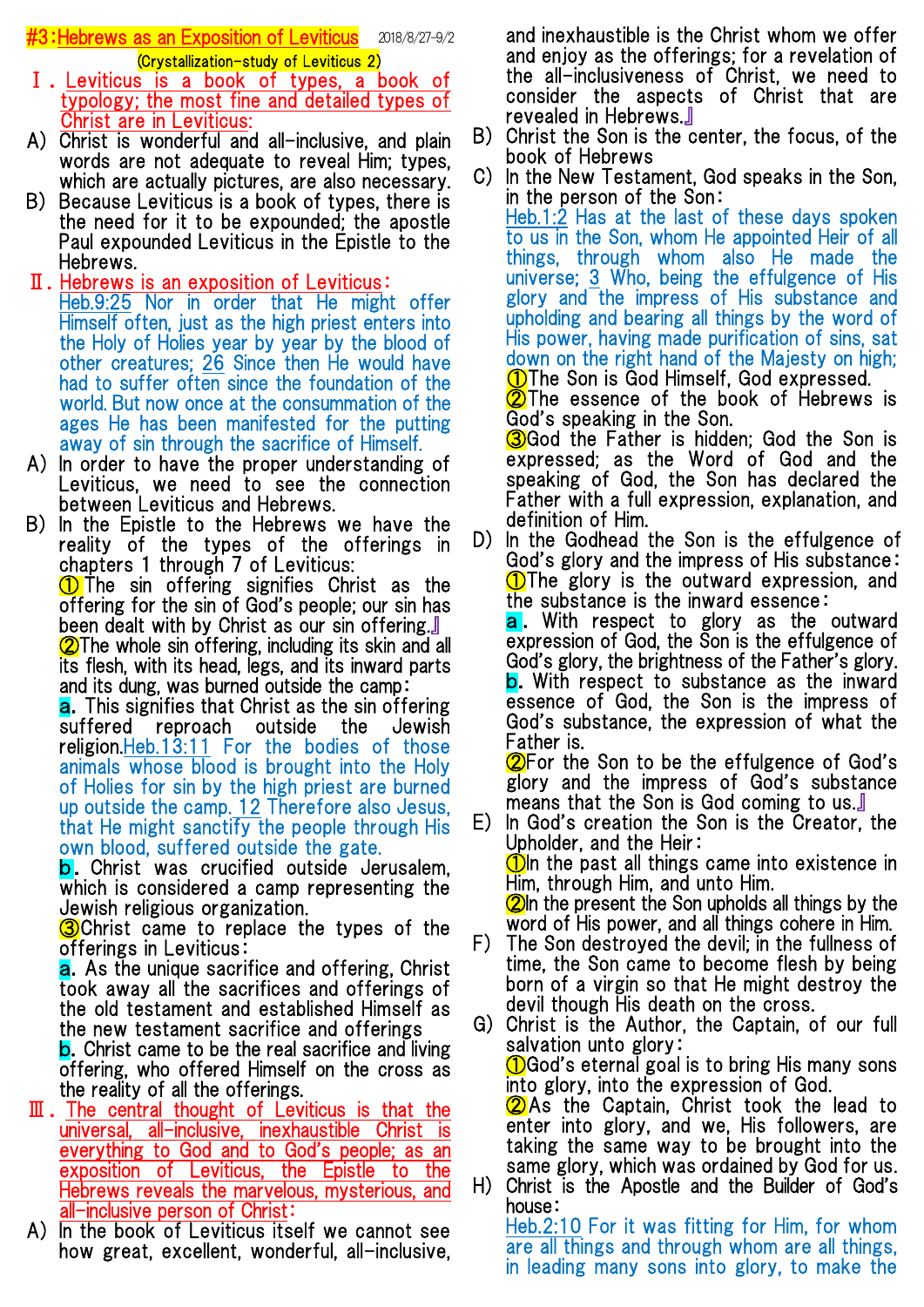# Author of their salvation perfect through sufferings.

**1** The Lord Jesus is our Apostle, the One who was sent to us from God and with God; He came to us with God to share God with us so that we might partake of His divine life and nature.

**2**In His humanity Christ is the material for God's house, God's building, and in His divinity He is the Builder.』

I) Christ is the merciful, faithful, and great High Priest:Heb.3:6 But Christ was faithful as a Son over His house, whose house we are if indeed we hold fast the boldness and the boast of hope firm to the end.

**O**Christ is able to be a merciful and faithful High Priest because He is both the Son of God with divinity and the Son of Man with humanity; His being merciful corresponds to His being a man, and His being faithful corresponds to His being God.

②As our great High Priest, Christ is great in His person, in His work, and in His attainment; He has passed through the heavens, and He sympathizes with our weaknesses.

J) Christ is the Forerunner, who has entered within the veil.

①The heavens into which the Lord Jesus entered are today the Holy of Holies within the veil. ②As the Forerunner, the Lord Jesus took the lead to pass through the stormy sea and enter into the heavenly haven to be the High Priest for us according to the order of Melchizedek.

K) Christ is the surety of a better covenant:  $\bigcirc$  1 or  $\bigcirc$  22 the word surety means that Christ has pledged Himself to the new covenant and to all of us.

Heb.7:22 By so much Jesus has also become the surety of a better covenant.

**2**He is the Bondsman, the guarantee, that He will do everything necessary for the fulfillment of the new covenant.

L) Christ is the High Priest who is able to save us to the uttermost:

①Christ as our High Priest undertakes our case by interceding for us.

**2**Christ appears before God on our behalf and prays for us that we may be saved and brought fully into God's eternal purpose.

M) Christ is the Minister in the heavens. Heb.7:25 Hence also He is able to save to the uttermost those who come forward to God through Him, since He lives always to intercede for them. 26 For such a High Priest was also fitting to us, holy, guileless, undefiled, separated from sinners and having become higher than the heavens,

①Christ, as a Minister of the true (heavenly) tabernacle, ministers heaven (which is not only a place but also a condition of life) into us so that we may have the heavenly life and power to live a heavenly life on earth, as He did while He was here.

2)Whatever Christ carries out as the heavenly Minister, He applies to us as the Spirit; whatever He ministers is transmitted into our spirit.』

N) Christ is the One who entered into the Holy of Holies in the heavens and obtained an eternal redemption:

**(1)**Christ accomplished redemption on the cross, but it was not until He entered into the heavenly Holy of Holies, that is, when He brought His redeeming blood to offer it before God, that He obtained the redemption that has an eternal effect.

**2** Since Christ as the Lamb of God took away the sin of the world by offering Himself once for all on the cross as the sacrifice for sins, His blood, which He sprinkled in the heavenly tabernacle, has accomplished eternal redemption for us; thus, we have been redeemed with the precious blood of Christ. **3**Christ is the One appearing now before the face of God for us.

O) Christ is the Initiator of a new and living way for us:

 $\bigcirc$  As the Initiator of a new and living way, Christ opened the way for us to enter the Holy of Holies by His blood through the veil, His flesh. **②Through the better sacrifices of Christ, we** have boldness to enter into the Holy of Holies. **3** Although the Holy of Holies today is in heaven, where the Lord Jesus is, in 10:19 the Holy of Holies refers to the Holy of Holies in our spirit; our spirit is God's residence, the chamber in which God and Christ dwell.

P) The wonderful, all-inclusive Christ typified in Leviticus and revealed in Hebrews is our eternal portion:

Heb.10:19 Having therefore, brothers, boldness for entering the Holy of Holies in the blood of Jesus, 20 Which entrance He initiated for us as a new and living way through the veil, that is, His flesh,

**1** All the aspects of Christ revealed in Hebrews are inexhaustible.

② This wonderful, all-inclusive Christ is our eternal portion for us to enjoy.』

## **Experience①**:**Experience Christ as the all-inclusive and inexhaustible One**

**In Hebrews 10:5-10 we see that Christ is the unique sacrifice and offering....A sacrifice dealt with sin and sins, whereas an offering was a gift to God for His pleasure. All the sacrifices and offerings in the Old Testament are types of Christ as the unique sacrifice and offering in the New Testament. Through Christ as the offerings, we and God, God and we, have a mutual enjoyment, the fellowship of co-enjoyment**

**As the unique sacrifice and offering, Christ took away all the sacrifices and offerings of the old testament and established Himself as the new testament sacrifice and offering. Christ is our sacrifice to deal with sin and sins, and He is our offering, our gift, presented to God for God's satisfaction.**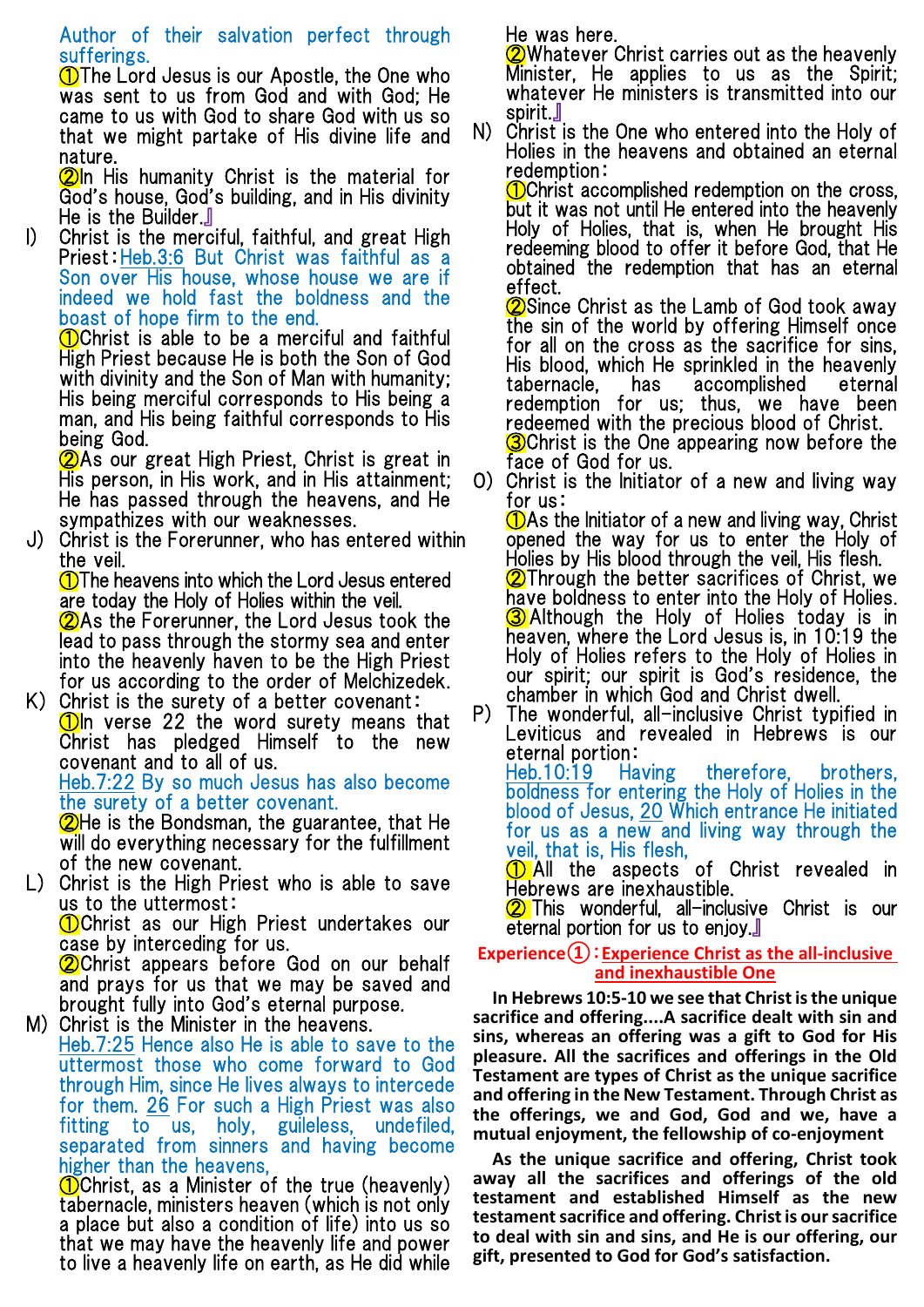**Christ came to be the real sacrifice and living offering, who offered Himself on the cross as the reality of all the offerings. He is the reality of the sin offering, the trespass offering, the burnt offering, the meal offering, and the peace offering.** 

**The central thought of Leviticus is that the universal, all-inclusive, and inexhaustible Christ is everything to God and to God's people. Today we can speak of the enjoyment of Christ, but one day all things will be headed up in Christ (Eph. 1:10). At that time, Christ will be everything to God and man. The enjoyment of this one person will be the unique celebration in the universe.** 

#### **For Junior & Senior High School Students**

**Although you might be just a student, you have consecrated as a priest and became an official priest. As a priest, you have to offer the five kinds of main offerings, which are sin offering, trespass offering, burnt offering, meal offering and peace offering. The reality of these offerings is Christ. Christ includes all things and inexhaustible and He is everything to God and God's people.** 

**Christ is the secret of the study in scientific field, He is the secret of the study in liberal arts, He is the secret of the good relationship with teachers, He is the secret of the good relationship with class mates, He is the secret of the good relationship with parents and siblings. Christ is all in all for the junior and high school students like you. From the human viewpoint, there is not such a person who can be the top at the scientific field, the top at the liberal arts, the top at the sports, the top at both art and music and also excels in humanity. So usually we learn from Mr. A in math, we learn English from Miss B, we learn sports from Mr. C and learn music from Mrs. D. So it might be difficult for you to understand and experience immediately that "Christ is all-inclusive and He is all you need".**

**Leviticus and Hebrews, as the exposition of Leviticus show how great, excellent, marvelous, allinclusive and inexhaustible our Christ is. Please pray as below to drop your concept and open your mind to understand the excellency and Christs' allinclusiveness :** 

**"Oh Lord Jesus. I should not limit Your universal greatness by my own limited experience and knowledge. Lord, I exercise my spirit and open my mind and heart. Grant me the Spirit of wisdom and revelation. Let me realize and experience the allinclusive Christ, the universally extending Christ, inexhaustible Christ. Otherwise, Christ to me becomes the unused treasure. Let me experience Christ richly and let Christ flow out in my school life. Amen!"** 

**Eph. 1:17 That the God of our Lord Jesus Christ, the Father of glory, may give to you a spirit of wisdom and revelation in the full knowledge of Him, 18 The eyes of your heart having been enlightened, that you may know what is the hope of His calling, and what are the riches of the glory of His inheritance in the saints, 19 And what is the surpassing greatness of His power toward us who believe, according to the operation of the might of His strength,** 

**A brother's testimony**:**When I was in 1st year of my master's course, I was ordered to do a very** 

**complicated experiment. That was an experiment to determine the quantity of an element by the chemical reaction by adding the various kinds of small amount of reagent in the designated time interval. In its designated timing, I needed to pick up the sample immediately. Every action needed to be quick. I needed to measure the small amount of reagent accurately by a pipette within the limited time. Because its procedure was so complicated, it was known difficult to gain the accurate data even with the university students and professors. Knowing that I am very clumsy, I felt I was not good at this kind of operation. In fact this experiment was a terror to me. Although with fear, I called on the name of the Lord and prayed like this, "Lord, You are my dexterity. As You already know, I am very clumsy compared to the other. But I trust the Lord. Let me experience You in this experiment". As the result of such a prayer, the experiment was successful and I could gain very clear data and surprised my professor. Thank the Lord. Lord is not only my wisdom and strength, He is also my dexterity to do my experiment. Hallelujah!** 

#### **Experience②: Exercise your spirit, enter into the Holy of Holies, take Win-win strategy in your church life and business life**

**Hebrews 10:19-20 says, "Having therefore, brothers, boldness for entering the Holy of Holies in the blood of Jesus, which entrance He initiated for us as a new and living way through the veil, that is, His flesh." In these verses we see that Christ is the Initiator of a new and living way.**

**As the Initiator of a new and living way, Christ opened the way for us to enter the Holy of Holies by His blood through the veil, His flesh. This refers to His death on the cross, which rent the veil in the temple to open a new and living way for Him to enter through His own blood into the Holy of Holies, where He is in the direct presence of God, ministering as our High Priest all that God is into our being as our life and life supply in the heavenly atmosphere. The Holy of Holies is the place within the veil where we may enjoy Christ ministering the riches of God in the heavenly atmosphere. When we receive such riches of the Divine Being into our being, we enjoy Christ as the Initiator of a new and living way.**

**The Holy of Holies in Hebrews 10:19 refers to the Holy of Holies in our spirit. Our human spirit is the Holy of Holies, which is God's residence, the chamber in which God and Christ dwell. If we would find God and Christ, there is no need for us to go to heaven. God in Christ is so available, for He is in our spirit. The Holy of Holies in our spirit corresponds with the Holy of Holies in the heavens.**

#### **For Young Working Saints**

**As a business person you should take the win-win strategy in church life and working life.**

**Matt. 6:31 Therefore do not be anxious, saying, What shall we eat? or, What shall we drink? or, With what shall we be clothed? 32 For all these things the Gentiles are anxiously seeking. For your heavenly Father knows that you need all these things. 33 But seek first His kingdom and His righteousness, and all these things will be added to you.**

**The important thing in the win-win strategy, is priority (prioritization). You will regard Christ and**